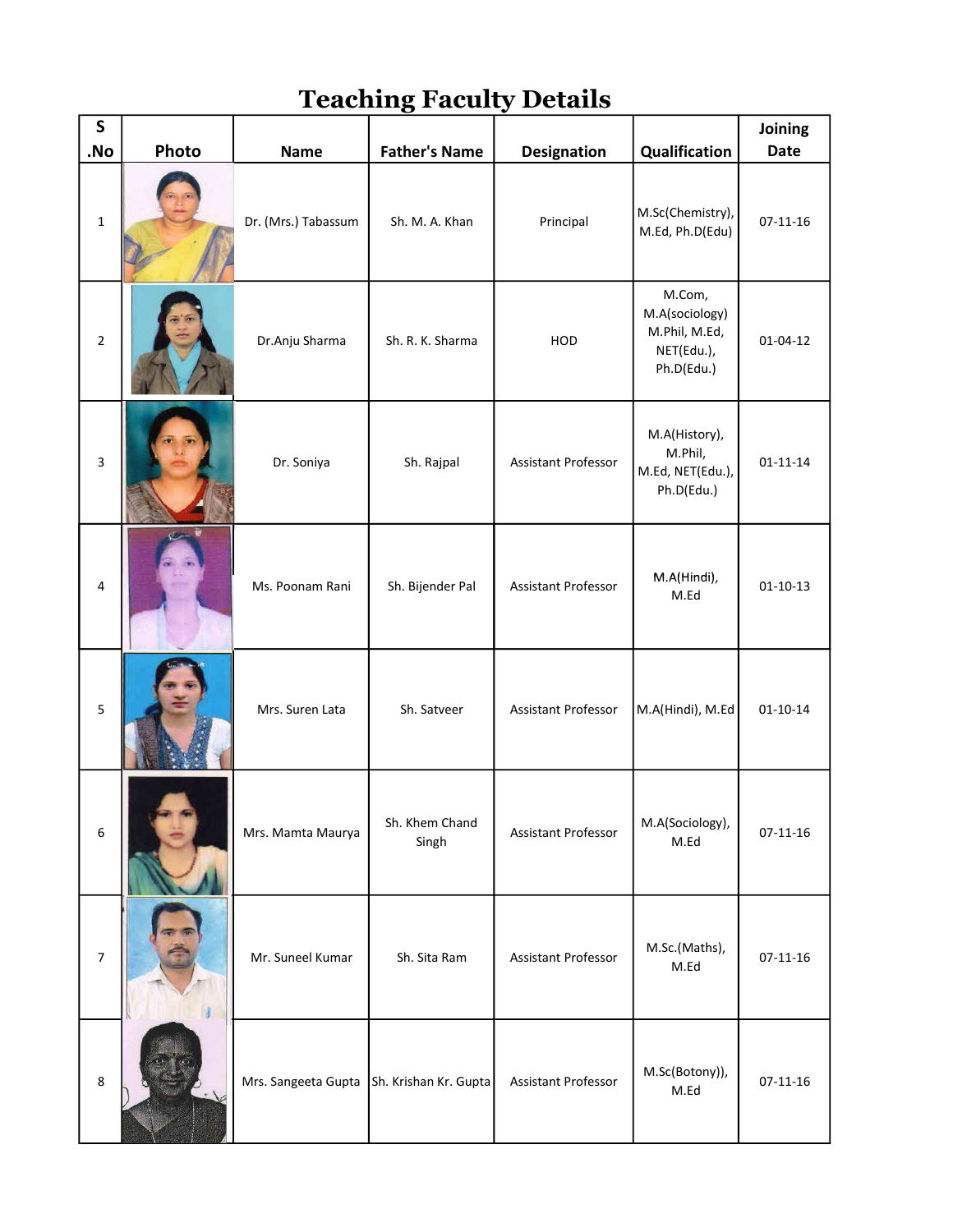| 9      | Mr. Vijay Kumar<br>Verma | Sh. Jagvir        | Assistant Professor        | M.Com, M.ed,<br>NET(Edu.)  | $07 - 11 - 16$ |
|--------|--------------------------|-------------------|----------------------------|----------------------------|----------------|
| 10     | Ms. Savita Kumari        | Sh. Jagdish Chand | Assistant Professor        | M.com, M.ed                | $07-11-16$     |
| $11\,$ | Mrs. Urmila              | Sh. Sewa Singh    | Assistant Professor        | M.A (Hindi),<br>M.Ed       | $07 - 11 - 16$ |
| 12     | Mrs. Sushma Kumari       | Sh. Bhim Singh    | Assistant Professor        | M.A (English),<br>M.Ed     | $07 - 11 - 16$ |
| 13     | Mr. Ranjeet Singh        | Sh. Sher Singh    | <b>Assistant Professor</b> | M.A(Edu.)                  | $07 - 11 - 16$ |
| 14     | Ms. Preeti               | Sh. Devdutt       | Assistant Professor        | M.com, M.Ed                | $06 - 11 - 18$ |
| 15     | Ms. Rajesh Kumari        | Sh. Umed Singh    | <b>Assistant Professor</b> | M.A(Hindi), M.Ed           | $06 - 11 - 18$ |
| 16     | Mr. Deepak               | Sh. Prakash Chand | <b>Assistant Professor</b> | M.Sc.(Bio. Tech.),<br>M.Ed | $06 - 11 - 18$ |